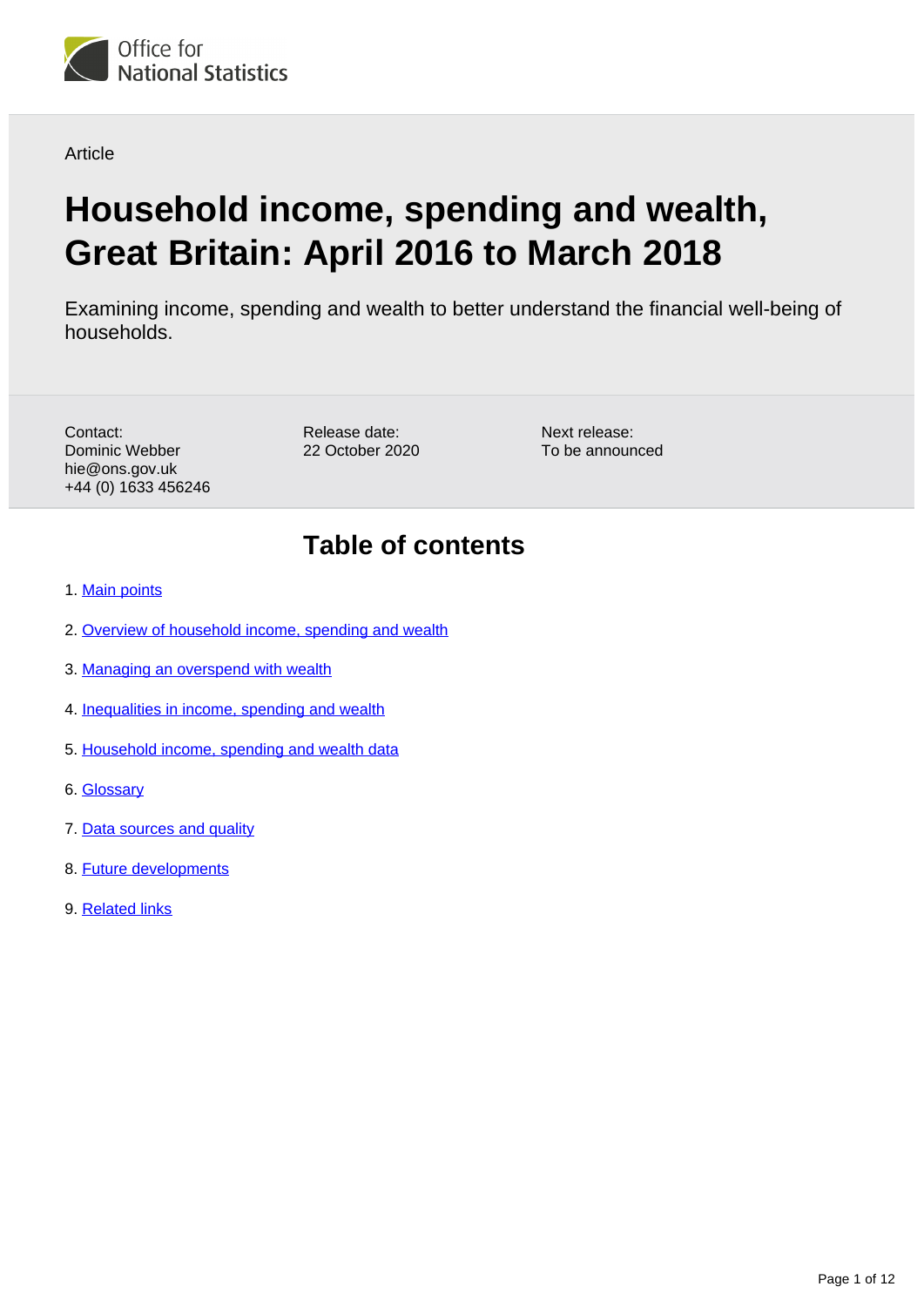## <span id="page-1-0"></span>**1 . Main points**

- Using new experimental data, we consider income, spending and wealth together, providing greater insight into economic well-being; for example, the new data allows us to compare spending and income against the value of liquid assets (for example, cash, savings and shares) that might be used to sustain a period of "overspend".
- Just under 40% of households in Great Britain had levels of spending greater than their income in April 2016 to March 2018, while 17% of households did not have sufficient levels of liquid assets to sustain their level of overspend for more than a year.
- The length of time that households could potentially sustain levels of overspend with liquid assets was shortest for households headed by younger people (less than a year); the age-group with the highest proportion of people who spent more than their income was the 18 to 24 years age-group (71.5%), followed by the 25 to 34 years age-group (49.6%).
- These data also show how income, wealth and spending is distributed across households the difference when comparing those who were in the top fifth of the distribution for all three measures against those in the bottom fifth of the distribution for all three measures was over eight times higher for income (£86,000 compared with £10,500), over 145 times higher for wealth (£2,135,600 compared with £14,700) and over four times higher for spending (£58,700 compared with £12,300).
- Younger households were more likely to be in the bottom fifth in each of the spending, income and wealth distributions; just over a quarter of households with a head aged 18 to 24 years were in the bottom 20% of the distributions for all three measures, compared with 4.0% for those aged 65 to 74 years.

## <span id="page-1-1"></span>**2 . Overview of household income, spending and wealth**

Statistics on household finances tend to focus on either income, spending or wealth. While each of these individual measures provides important insight, they can provide greater depth to our understanding of economic well-being when assessed together. For instance, while income provides a reasonable proxy for resources available to households, people are also able to draw on the wealth they have accumulated over time or they can acquire new debt to fund their spending. In addition, as it is ultimately the consumption of goods and services that satisfies needs, it is important that spending measures are considered together with income and wealth when assessing living standards and poverty (this is discussed further in [An expenditure-based approach to poverty in](https://www.ons.gov.uk/peoplepopulationandcommunity/personalandhouseholdfinances/incomeandwealth/articles/anexpenditurebasedapproachtopovertyintheuk/financialyearending2017)  [the UK: financial year ending 2017](https://www.ons.gov.uk/peoplepopulationandcommunity/personalandhouseholdfinances/incomeandwealth/articles/anexpenditurebasedapproachtopovertyintheuk/financialyearending2017)).

Another reason for considering the three measures together is to better understand the financial position of groups such as retired people, who may have lower than average levels of disposable income but can maintain reasonable levels of spending (and standards of living) by drawing upon the wealth that they have accrued over their lifetime.

Unfortunately, there is no household survey in the UK that provides detailed information on income, spending and wealth for the same individuals. This mainly reflects the considerable burden to respondents, as measuring each of these dimensions typically requires in-depth questionnaires. Therefore, to provide new insight into the joint distribution of income, spending and wealth, this article presents findings from [experimental](https://www.ons.gov.uk/methodology/methodologytopicsandstatisticalconcepts/guidetoexperimentalstatistics) data that are created by statistically matching expenditure (and some minor income components) from the Living Costs and Food Survey (LFS) onto the Wealth and Assets Survey (WAS). See [Section 7: Data sources and quality](https://www.ons.gov.uk/peoplepopulationandcommunity/personalandhouseholdfinances/incomeandwealth/articles/householdincomespendingandwealthgreatbritain/april2016tomarch2018#data-sources-and-quality) for more information.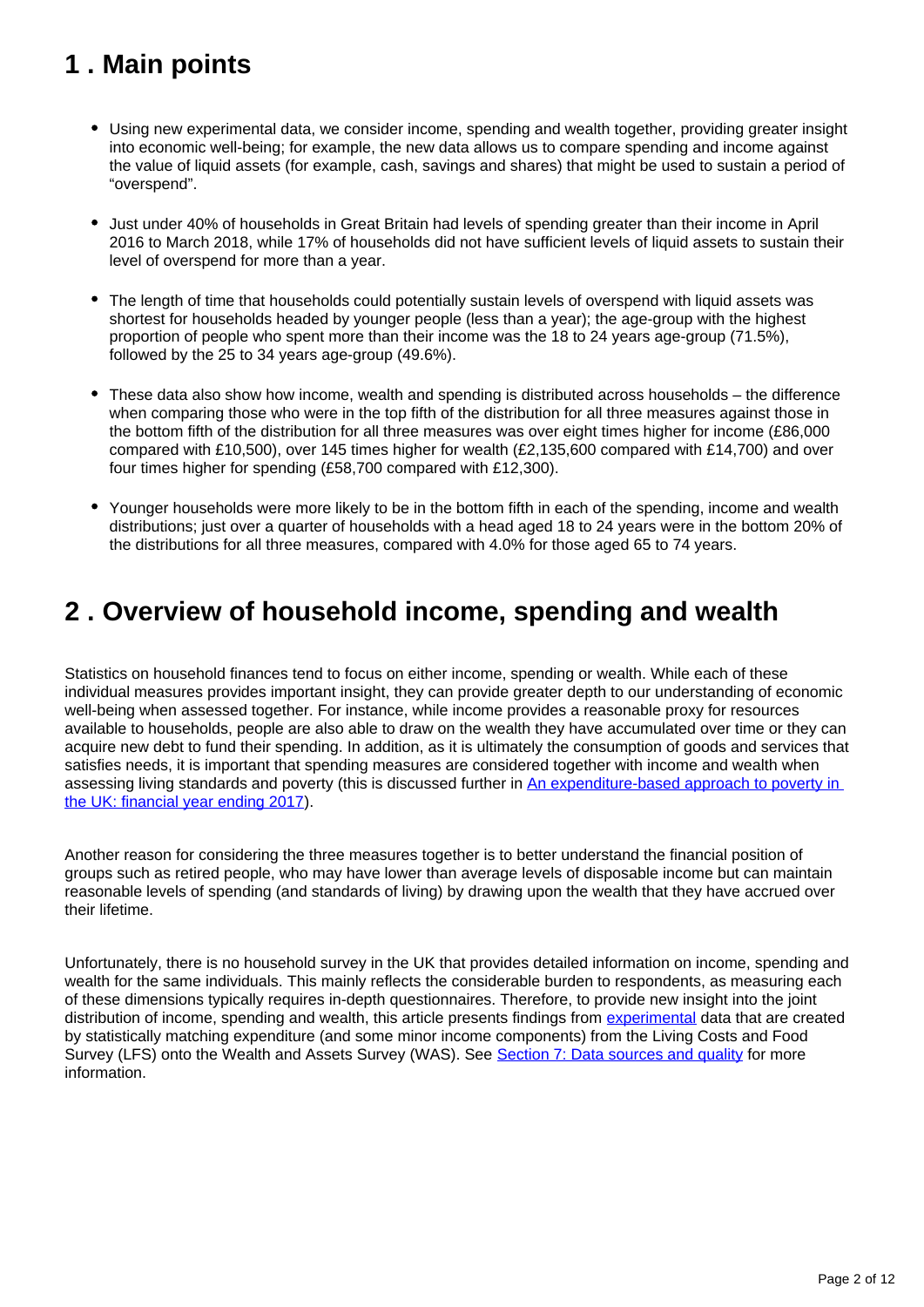## <span id="page-2-0"></span>**3 . Managing an overspend with wealth**

These new [experimental](https://www.ons.gov.uk/methodology/methodologytopicsandstatisticalconcepts/guidetoexperimentalstatistics) results allow us to better understand how households are able to sustain their spending. For example, Figure 1 examines the proportion of households that have levels of spending greater than their income, and it compares this to their liquid financial assets (for example, cash, savings and shares).

#### **Figure 1: Just under 40% of households spend more than their income, and 17% of households do not hold sufficient liquid financial assets to sustain their levels of overspend for more than a year**

**Proportion of households with spending greater than income, and by length of time that their liquid financial assets can sustain this position, Great Britain, April 2016 to March 2018**

Figure 1: Just under 40% of households spend more than their income, and 17% of households do not hold sufficient liquid financial assets to sustain their levels of overspend for more than a year

Proportion of households with spending greater than income, and by length of time that their liquid financial assets can sustain this position, Great Britain, April 2016 to March 2018



#### **Source: Office for National Statistics – Household income, spending and wealth, Great Britain**

Almost 40% of households had a level of spending that was larger than their current income in April 2016 to March 2018, and 17% of households did not hold sufficient liquid financial assets to sustain their levels of overspend for more than a year.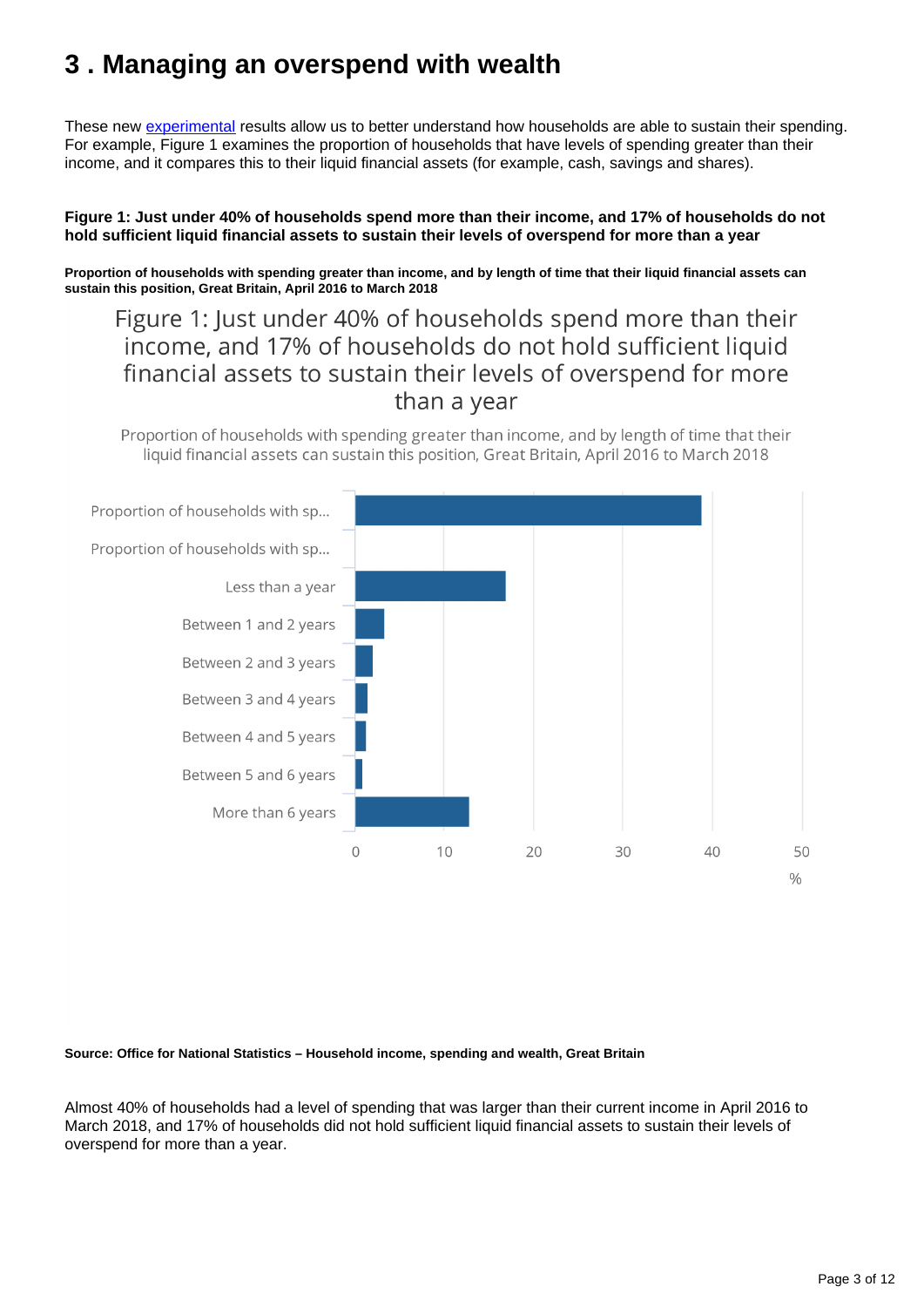There are a combination of factors that might explain why households might have spending greater than their disposable income. One factor may be that income is more likely than expenditure to be underreported at the bottom of the distribution, as discussed by Brewer and O'Dea (2017) and in [An expenditure-based approach to](https://www.ons.gov.uk/peoplepopulationandcommunity/personalandhouseholdfinances/incomeandwealth/articles/anexpenditurebasedapproachtopovertyintheuk/financialyearending2017)  [poverty in the UK: financial year ending 2017](https://www.ons.gov.uk/peoplepopulationandcommunity/personalandhouseholdfinances/incomeandwealth/articles/anexpenditurebasedapproachtopovertyintheuk/financialyearending2017).

Another possibility is that these households may have experienced a temporary and foreseeable spell of low income that could be managed by supporting their expenditure through other means, such as relying on family or friends, or drawing down on savings.

#### **Figure 2: Households with a younger head were more likely to overspend**

#### **Proportion of households with spending greater than income, by age of household reference person, Great Britain, April 2016 to March 2018**

## Figure 2: Households with a younger head were more likely to overspend

Proportion of households with spending greater than income, by age of household reference person, Great Britain, April 2016 to March 2018



#### **Source: Office for National Statistics – Household income, spending and wealth, Great Britain**

Figure 2 presents the proportion of households within each age group (based on age of household reference person) who had a greater level of spending than income in April 2016 to March 2018. Overall, there was evidence to suggest that the incidence of this was higher for younger age groups – the age group with the highest proportion of people with spending greater than income was the 18 to 24 years age-group (71.5%), followed by the 25 to 34 years age-group (49.6%).

Table 1 looks at only those who spent more than their income during the period and presents the median level of overspend against the median level of financial assets, broken down by the age of the household head. It shows the average amount of overspending (among households that overspent) tended to decrease with age of the household head (£6,500 for households with head aged 18 to 24 years compared with £2,600 for those with a head aged 75 years and over). By contrast, the average level of liquid financial assets increased with age – the average amount of liquid financial assets (among household who overspent) was £1,100 for those aged 18 to 24 years compared with £18,700 for those aged 75 years and over.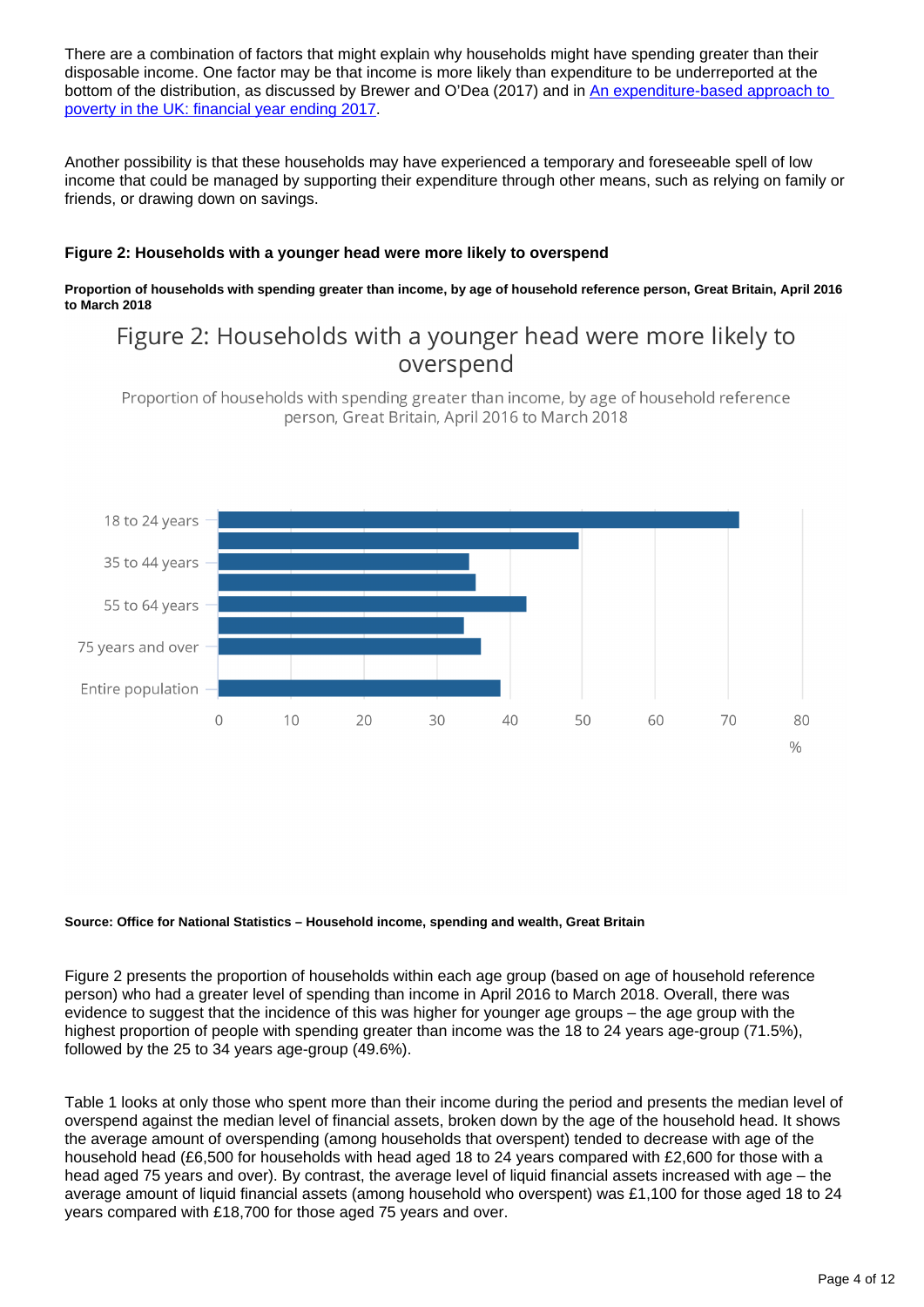Table 1: As the age of the household head and the financial assets available to support an overspend increased, levels of overspend tended to decrease

| Age of head of<br>household | (of households with<br>spending greater than<br>disposable income only) | Median level of overspend Median level of liquid financial<br>wealth (of households with<br>spending greater than<br>disposable income only) |
|-----------------------------|-------------------------------------------------------------------------|----------------------------------------------------------------------------------------------------------------------------------------------|
| 18 to 24 years              | £6,500                                                                  | £1,100                                                                                                                                       |
| 25 to 35 years              | £4,600                                                                  | £2,200                                                                                                                                       |
| 35 to 45 years              | £4,100                                                                  | £2,700                                                                                                                                       |
| 45 to 55 years              | £3,700                                                                  | £2,400                                                                                                                                       |
| 55 to 65 years              | £4,500                                                                  | £13,000                                                                                                                                      |
| 65 to 75 years              | £2,900                                                                  | £20,600                                                                                                                                      |
| 75 years and over £2,600    |                                                                         | £18,700                                                                                                                                      |
| All                         | £3,800                                                                  | £5,300                                                                                                                                       |

Source: Office for National Statistics – Household income, spending and wealth, Great Britain

Taking these findings together suggests a correlation between the duration that a household could sustain their levels of overspend with liquid financial assets and the age of the household head. Figure 3 considers those who had overspent over the period and groups these households into age groups, to show the median number of years that each age-group's liquid financial assets could potentially sustain their given level of overspend.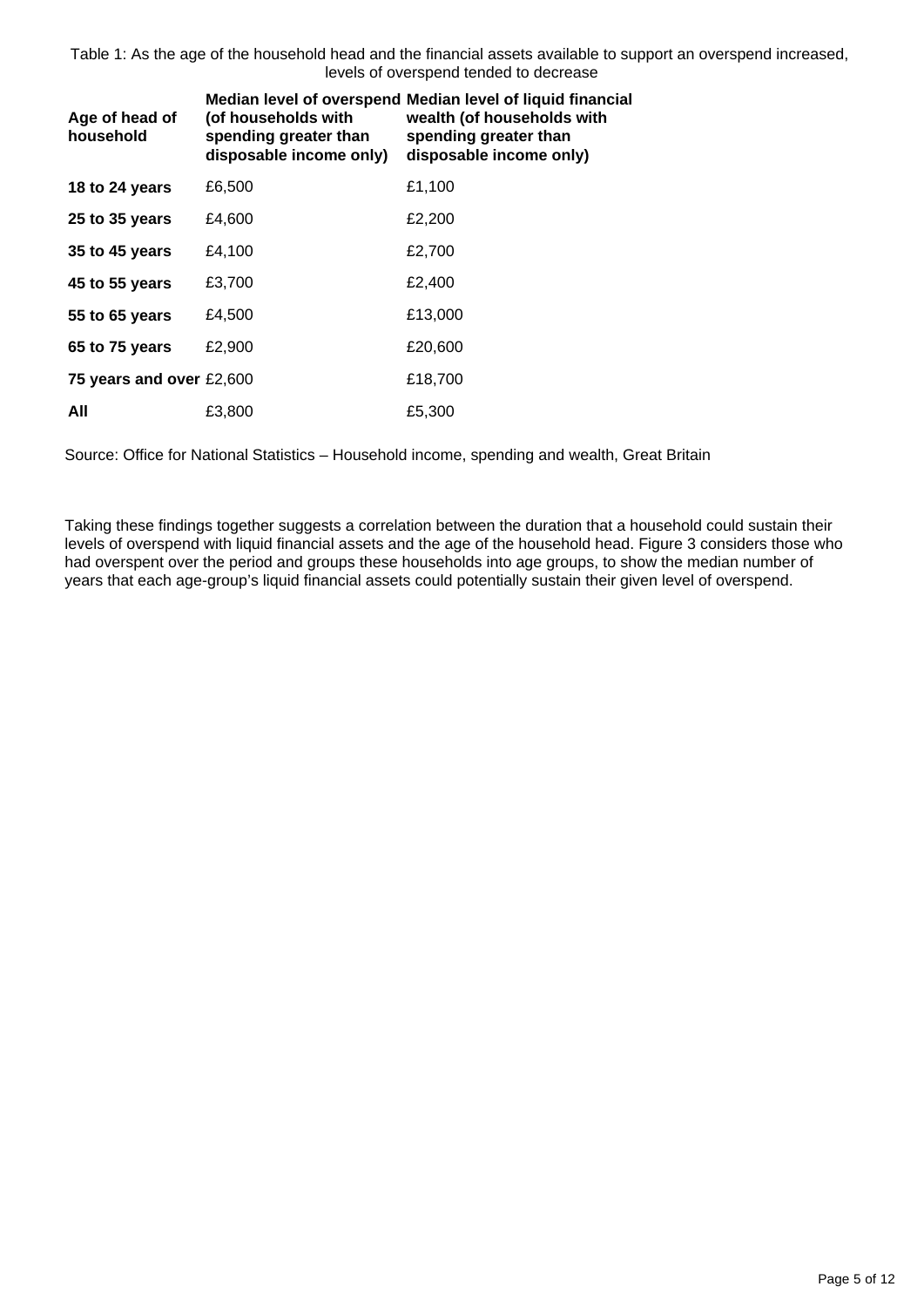#### **Figure 3: The length of time that households' liquid assets could sustain their levels of overspend was shortest for households with younger heads**

**Median length of time that households' liquid financial assets can potentially sustain levels of overspend, by age of household reference person, Great Britain, April 2016 to March 2018**

## Figure 3: The length of time that households' liquid assets could sustain their levels of overspend was shortest for households with younger heads

Median length of time that households' liquid financial assets can potentially sustain levels of overspend, by age of household reference person, Great Britain, April 2016 to March 2018



**Source: Office for National Statistics – Household income, spending and wealth, Great Britain**

It shows that those who had overspent over the period and had a household head aged between 18 and 54 years on average did not hold enough liquid financial assets to sustain their overspending for more than a year. The duration of time increased sharply to 3.3 years for those with a household head aged 55 to 64 years and to 8.4 and 7.9 years for those with a household head aged 65 to 74 years and 75 years and over respectively.

## <span id="page-5-0"></span>**4 . Inequalities in income, spending and wealth**

These data also show how income, wealth and spending is distributed across households. Around 7% of households in Great Britain were in the bottom fifth of all three of the income, spending and wealth distributions in April 2016 to March 2018. This compares with just under 9% of households that were in the top fifth of all three measures.

Table 2 shows the difference in the levels of consumption (or spending), income and wealth for those who were in the top and bottom fifth of the distribution across all three measures, which collectively accounted for 16% of households. The difference in income, wealth and spending when comparing those in the top fifth of the distribution across all three measures against those in the bottom fifth across all three measures was: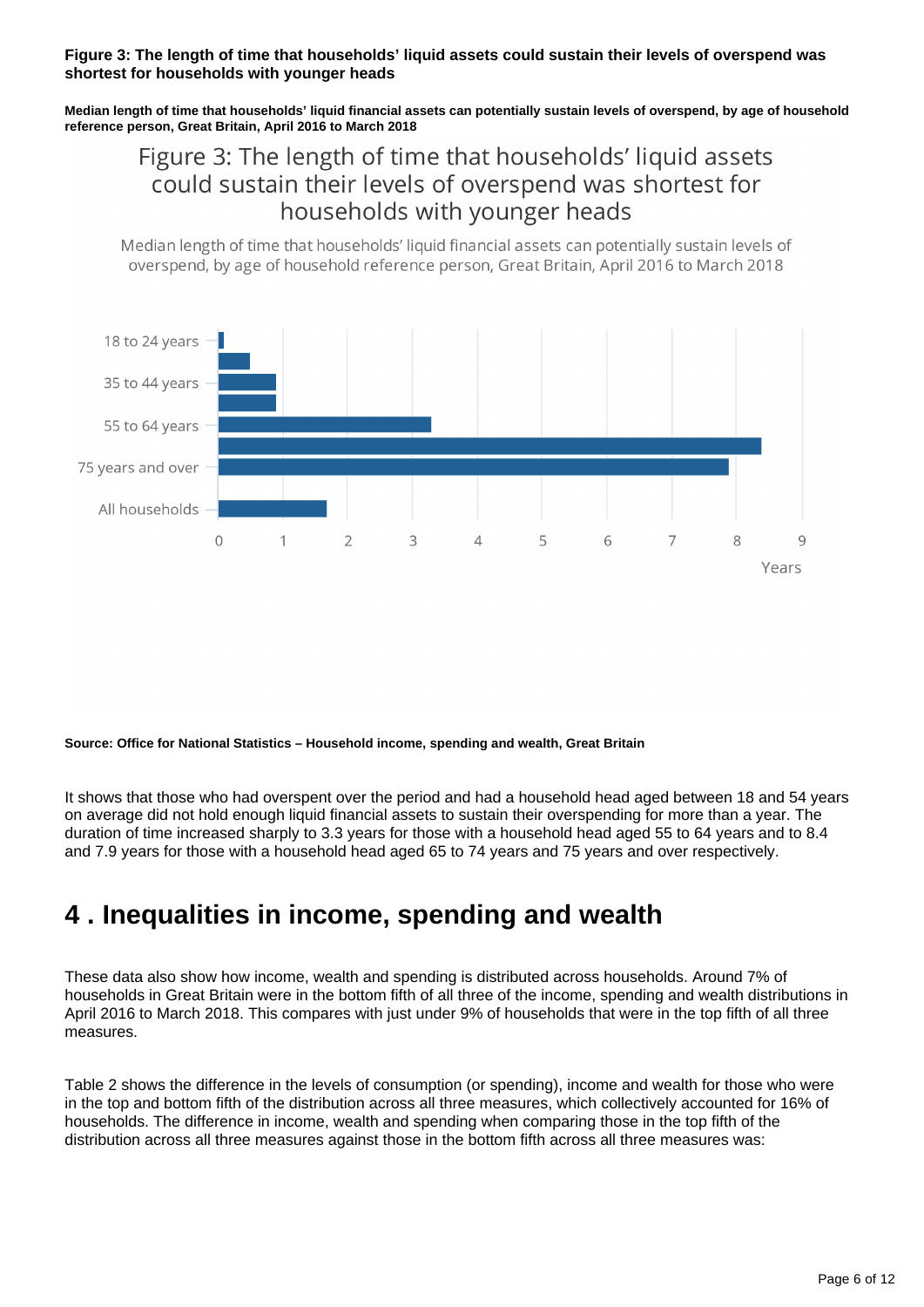- over eight times higher for income (£86,000 compared with £10,500)
- over 145 times higher for wealth (£2,135,600 compared with £14,700)
- just under five times higher for spending (£58,700 compared with £12,300)

Further information relating to Table 2, but for different quintiles and combinations of measures, is available in the accompanying [dataset.](https://www.ons.gov.uk/peoplepopulationandcommunity/personalandhouseholdfinances/incomeandwealth/datasets/householdincomespendingandwealthingreatbritain)

Table 2: Average income, spending and wealth for those in the top fifth and bottom fifth of the income, spending and wealth distribution

|                                                                                                                                                        | <b>Income Wealth</b>       |         | <b>Proportion of</b><br>Spending households in<br>this category |
|--------------------------------------------------------------------------------------------------------------------------------------------------------|----------------------------|---------|-----------------------------------------------------------------|
| Bottom 20% in all three of income, £10,500 £14,700<br>spending and wealth distributions                                                                |                            | £12.300 | 7.0%                                                            |
| Top 20% in all three of income,<br>and the contract of the contract of the contract of the contract of the contract of the contract of the contract of | £86,000 £2,135,600 £58,700 |         | $8.6\%$                                                         |

**spending and wealth distributions**

Source: Office for National Statistics – Household income, spending and wealth, Great Britain

There were high levels of correlation across all three measures, with people more likely to be at the very top of the distribution in one category if they were also in the top of another (the same was true for those at the bottom of the distribution).

The age of the household had a substantial effect on the position along the joint distribution of spending, income and wealth. As the age of the head of the household increased, the likelihood of being in the top fifth of all three of the income, spending and wealth measures also increased, as shown in Figure 4. For example, 14.5% and 13.7% of households with heads aged 55 to 64 years and 65 to 74 years respectively were in the top fifth of all three of the income, spending and wealth distributions, although the rate dropped to 7.8% for those aged 75 years and over. This compared with households where the head is aged between 25 and 34 years, where only 0.6% were in the top fifth of all three of income, spending and wealth distributions.

Similarly, households with younger heads were more likely to be in the bottom fifth of all three of the income, spending and wealth distributions. Just over a quarter of households with a head aged 18 to 24 years were in the bottom fifth of income, spending and wealth quintiles. However, the rate dropped to just under 10% for those aged 25 to 34 years and then tended to fall more gradually as the age of the household head increased.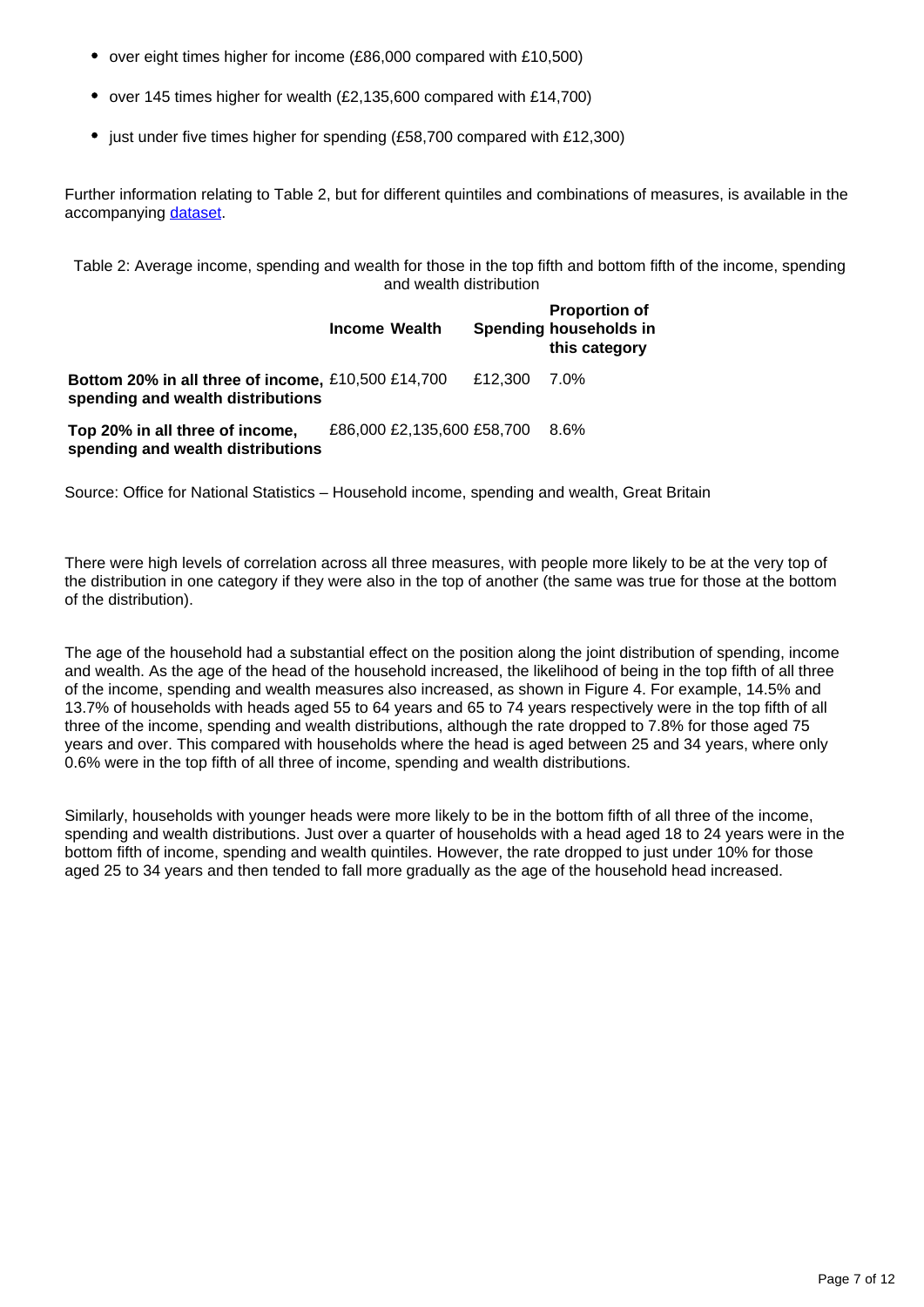#### **Figure 4: Households with older heads are more likely to be in the top fifth for each of the income, spending and wealth distributions**

**Proportion of households by age of household reference person within the bottom and top of each of the income, spending and wealth quintiles, Great Britain, April 2016 to March 2018**

## Figure 4: Households with older heads are more likely to be in the top fifth for each of the income, spending and wealth distributions

Proportion of households by age of household reference person within the bottom and top of each of the income, spending and wealth quintiles, Great Britain, April 2016 to March 2018



Top 20% in all three of income, spending and wealth distributions

#### **Source: Office for National Statistics – Household income, spending and wealth, Great Britain**

#### **Notes:**

- 1. Income and spending are equivalised using a 'companion' scale of the modified Organisation for Economic Co-operation and Development (OECD) equivalisation scale.
- 2. Wealth is equivalised using the modified Organisation for Economic Co-operation and Development (OECD) equivalisation scale.
- 3. Housing costs have been subtracted from income and spending.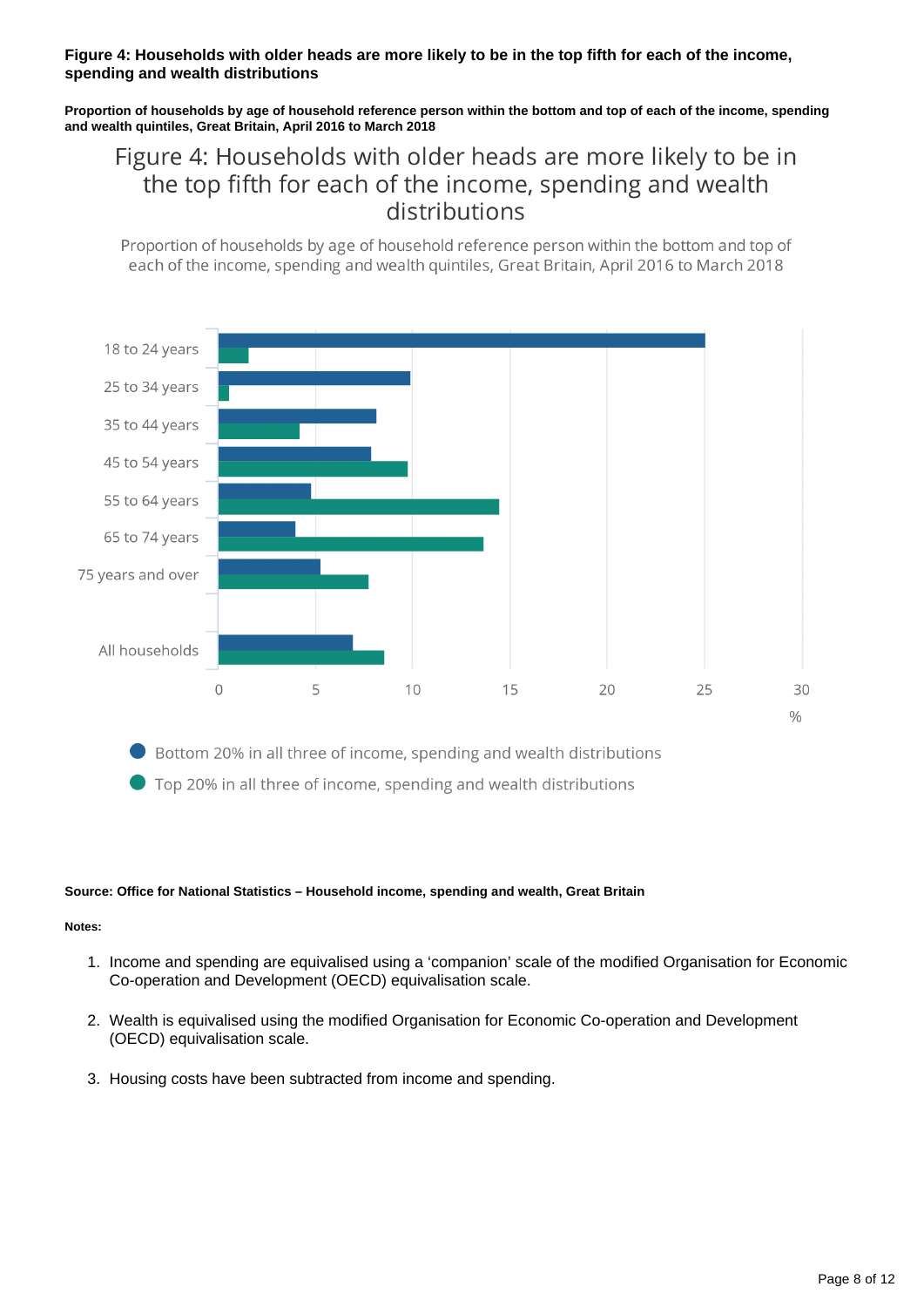## <span id="page-8-0"></span>**5 . Household income, spending and wealth data**

[Household income, spending and wealth in Great Britain](https://www.ons.gov.uk/peoplepopulationandcommunity/personalandhouseholdfinances/incomeandwealth/datasets/householdincomespendingandwealthingreatbritain) Dataset | Released 22 October 2020 Examining income, spending, and wealth to better understand the financial well-being of households.

## <span id="page-8-1"></span>**6 . Glossary**

### **Disposable income**

Disposable income is the amount of money that households have available for spending and saving after direct taxes (such as Income Tax, National Insurance and Council Tax) have been accounted for. It includes earnings from employment, private pensions and investments as well as cash benefits provided by the state. Costs of rent and mortgage interest are removed.

### **Spending**

The main measure of spending in this article is total consumption expenditure from the Living Costs and Food Survey (LCF), with costs of rent and mortgage interest removed.

### **Household wealth**

The measure of wealth used within this analysis is net wealth. Net wealth is an estimate of the value of wealth held by all private households in Great Britain, including net property, net financial, private pension and physical wealth.

### **Liquid financial assets**

Liquid financial assets is a measure of financial wealth, and it includes current accounts in credit, savings accounts, shares and bonds.

### **Equivalisation**

Equivalisation is the process of accounting for the fact that households with many members are likely to need a higher income, spending and wealth to achieve the same standard of living as households with fewer members. Equivalisation considers the number of people living in the household and their ages, acknowledging that while a household with two people in it will need more money to sustain the same living standards as one with a single person, the two-person household is unlikely to need twice as much money.

## <span id="page-8-2"></span>**7 . Data sources and quality**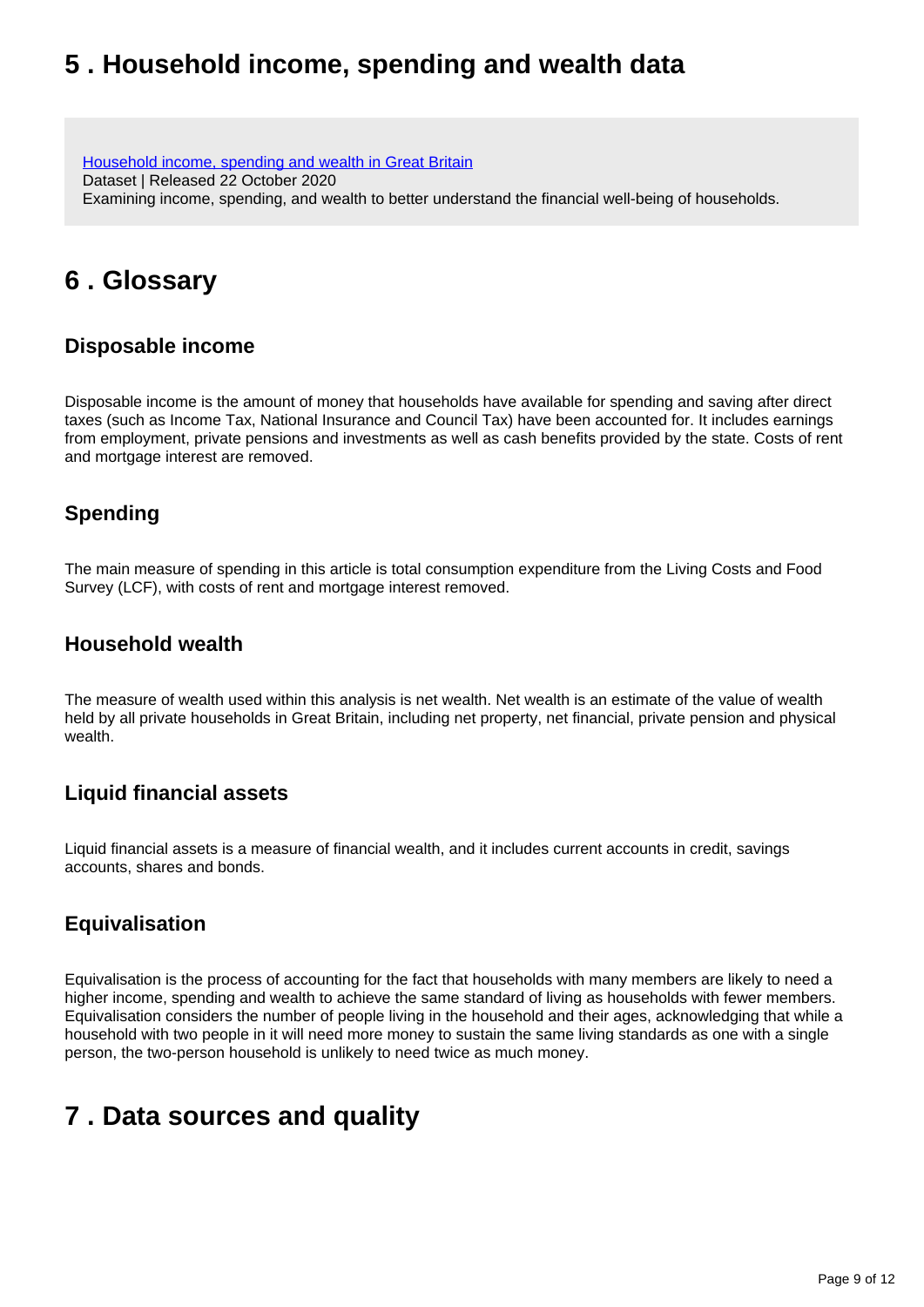### **Data sources**

The [dataset](https://www.ons.gov.uk/peoplepopulationandcommunity/personalandhouseholdfinances/incomeandwealth/datasets/householdincomespendingandwealthingreatbritain) used for this analysis is created by imputing spending and direct taxes from the Living Costs and Food Survey (LCF) onto the Wealth and Assets Survey (WAS).

The primary source of data for the Office for National Statistics' (ONS') [official statistics](https://www.statisticsauthority.gov.uk/about-the-authority/uk-statistical-system/types-of-official-statistics/) on household income and spending is the LCF, a [sample survey](https://www.ons.gov.uk/methodology/methodologytopicsandstatisticalconcepts/uncertaintyandhowwemeasureit#sampling-the-population) of private households in the UK, which is collected annually and currently covers approximately 5,000 households.

The ONS' primary source of data for household wealth is WAS, a sample of private households in Great Britain, which collects data on household income and wealth. WAS is collected once every two years, with each wave of the survey covering approximately 10,000 households.

### **Methodology**

The analysis presented here on income, spending and wealth uses households as observation units, rather than individuals. Measures of income and spending have housing costs removed and are then equivalised using the adjusted Organisation for Economic Co-operation and Development (OECD) modified "companion" scale developed for after housing costs (AHC) measures in the Department for Work and Pension's (DWP's) [Households Below Average Income \(HBAI\) series](https://assets.publishing.service.gov.uk/government/uploads/system/uploads/attachment_data/file/691919/households-below-average-income-quality-methodology-2016-2017.pdf).

Measures of wealth are net of liabilities (or debt) and are equivalised using the OECD-modified scale. This introduces a deviation from analysis of wealth presented in **Total wealth in Great Britain: April 2016 to March 2018** , which are unequivalised. Here, we follow the [OECD Guidelines for Micro Statistics on Household Wealth](https://www.oecd.org/statistics/guidelines-for-micro-statistics-on-household-wealth-9789264194878-en.htm) that, while recognising there is not a consensus on the appropriate equivalisation scale for wealth, encourage consistency in approach with income and expenditure when conducting multidimensional analysis.

### **Statistical matching**

The process for statistically matching information from the LCF onto the WAS dataset follows statistical matching methodologies that are described in more detail in previous ONS work (see, for example, [Webber and Tonkin,](https://ec.europa.eu/eurostat/documents/3888793/5857145/KS-RA-13-007-EN.PDF/37d4ffcc-e9fc-42bc-8d4f-fc89c65ff6b1)  [2013](https://ec.europa.eu/eurostat/documents/3888793/5857145/KS-RA-13-007-EN.PDF/37d4ffcc-e9fc-42bc-8d4f-fc89c65ff6b1) and [Serafino and Tonkin, 2017](https://ec.europa.eu/eurostat/documents/3888793/7882299/KS-TC-16-026-EN-N.pdf/3587dc1b-9f29-42cb-b0f9-0dfa21a47d41)).

### **Step-by-step statistical matching methodology**

Broadly, the methodology is as follows.

Step one: prepare an LCF dataset that covers both the same reference period and geography as WAS; this involves combining two years of the LCF (financial year ending (FYE) 2017 and FYE 2018) and then removing households residing in Northern Ireland.

Step two: variables common to both datasets were harmonized to be used for the matching; this generally involves recoding variables so that they have the same degree of detail.

Step three: matching variables were then selected on the basis that their distributions were similarly aligned and were significant in explaining variations in the target variables (spending and minor income components).

Step four: the independent matching variables used were: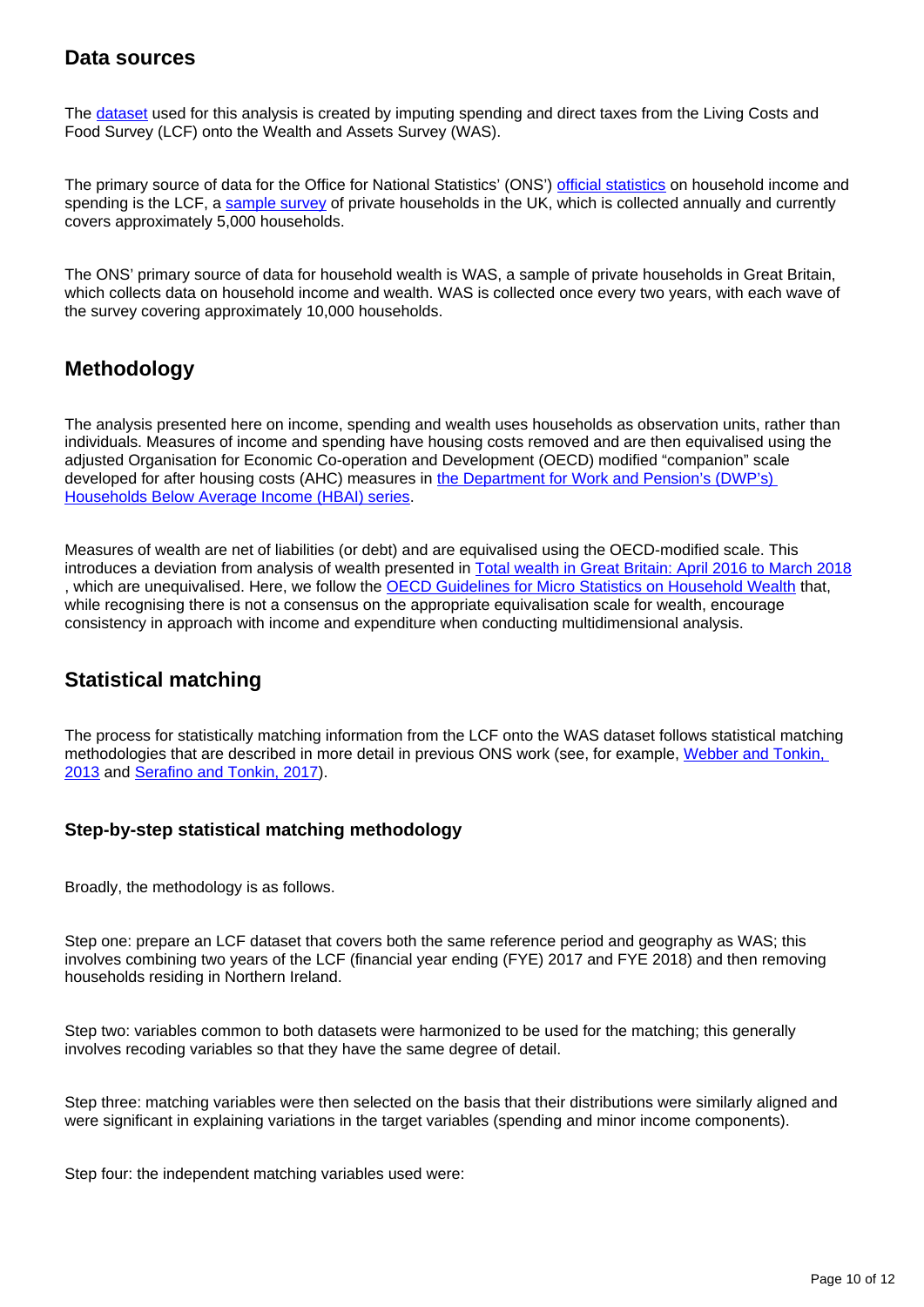- employment income
- self-employment income
- investment income
- pension income
- benefits income
- property income
- total income
- Council Tax payments
- geographic region
- age of head of household
- ethnicity of head of household  $\bullet$
- marital status of head of household
- age at which the head of household completed their education
- gender of head of household
- whether or not the head of household has a university degree

Step five: a multiple imputation was performed, where 100 imputations for each target variable and household were derived. The mean of those 100 imputations was then selected as the value for that household.

### **Quality**

Findings based on the data that are statistically matched should be interpreted with caution as they are based on the assumption that the link between spending and wealth is entirely explained by the variables that were used in the matching exercise (more detail can be found in the Statistical matching subsection).

In addition, there are likely to be measurement errors across the distribution for all three measures. For instance, income is known to suffer from reporting errors at both ends of the distribution (see [An expenditure-based](https://www.ons.gov.uk/peoplepopulationandcommunity/personalandhouseholdfinances/incomeandwealth/articles/anexpenditurebasedapproachtopovertyintheuk/financialyearending2017)  [approach to poverty in the UK: financial year ending 2017](https://www.ons.gov.uk/peoplepopulationandcommunity/personalandhouseholdfinances/incomeandwealth/articles/anexpenditurebasedapproachtopovertyintheuk/financialyearending2017) and Using tax data to better capture top earners in [household income inequality statistics](https://www.ons.gov.uk/peoplepopulationandcommunity/personalandhouseholdfinances/incomeandwealth/articles/usingtaxdatatobettercapturetopearnersinhouseholdincomeinequalitystatistics/2019-02-26)). While the ONS' headline statistics have recently introduced a top income adjustment to address underreporting of top earners (see, for instance, [Top income adjustment in effects of taxes](https://www.ons.gov.uk/economy/nationalaccounts/uksectoraccounts/compendium/economicreview/february2020/topincomeadjustmentineffectsoftaxesandbenefitsdatamethodology)  [and benefits data: methodology\)](https://www.ons.gov.uk/economy/nationalaccounts/uksectoraccounts/compendium/economicreview/february2020/topincomeadjustmentineffectsoftaxesandbenefitsdatamethodology), this has not been applied to these data.

Finally, all three measures of income, spending and wealth presented here use private household residents as the reference population. As such, they do not include those who live in institutionalised households, such as care homes and hostels, or the homeless. It is likely, then, that many of the poorest in society are not captured, which users should bear in mind when interpreting these statistics.